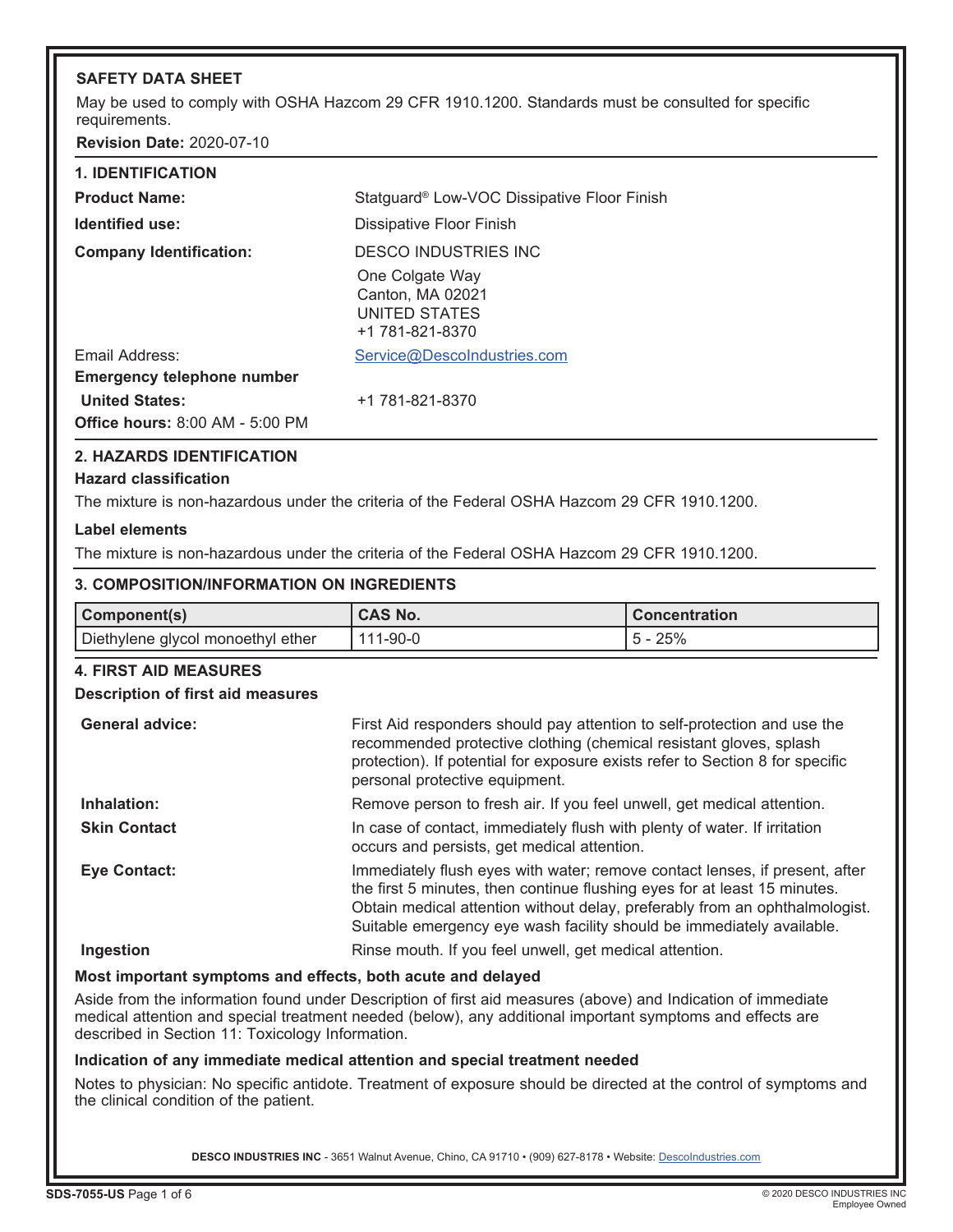## **5. FIREFIGHTING MEASURES Extinguishing media**

Suitable Extinguishing Media To extinguish combustible residues of this product use water fog, carbon dioxide, dry chemical or foam.

Unsuitable Extinguishing Methods None known

## **Special hazards arising from the substance or mixture**

Under fire conditions some components of this product may decompose. The smoke may contain unidentified toxic and/or irritating compounds. Combustion products may include and are not limited to: Carbon dioxide. Carbon monoxide.

**Unusual Fire and Explosion Hazards:** This material will not burn until the water has evaporated. Residue can burn.

## **Advice for firefighters**

**Fire Fighting Procedures:** Keep people away. Isolate fire and deny unnecessary entry. Contain fire water run-off if possible.

**Special protective equipment for firefighters:** Wear self-contained breathing apparatus and protective suit. If protective equipment is not available or not used, fight fire from a protected location or safe distance.

## **6. ACCIDENTAL RELEASE MEASURES**

## **Personal precautions, protective equipment and emergency procedures**

Use personal protective equipment. Keep people away from and upwind of spill/leak. Material can create slippery conditions.

## **Environmental precautions**

CAUTION: Keep spills and cleaning runoff out of municipal sewers and open bodies of water.

## **Methods and materials for containment and cleaning up**

Contain spills immediately with inert materials (e.g., sand, earth). Transfer liquids and solid diking material to separate suitable containers for recovery or disposal.

## **7. HANDLING AND STORAGE**

## **Precautions for safe handling**

Avoid contact with eyes, skin and clothing. Wash thoroughly after handling. Keep container tightly closed. Do not breathe vapors, mist or gas.

## **Conditions for safe storage, including any incompatibilities**

Keep from freezing - product stability may be affected. STIR WELL BEFORE USE.

## **Storage stability**

**Storage temperature:** 1°C - 38°C (34°F - 100°F) Other data: Monomer vapors can be evolved when material is heated during processing operations. See SECTION 8, for types of ventilation required.

## **8. EXPOSURE CONTROL / PERSONAL PROTECTION**

## **Control parameters**

Exposure limits are listed below, if they exist.

| l Components                      | <b>CAS No.</b> | <b>Requiation</b> | Type of listing | Value/Notation |
|-----------------------------------|----------------|-------------------|-----------------|----------------|
| Diethylene Glycol Monoethyl Ether | l 111-90-0     | <b>US WEELS</b>   | <b>TWA</b>      | 25 ppm         |

## **Exposure controls**

**Technical Control:** Use local exhaust, or other technology solutions to keep air levels below given or recommended limit values. If limit values are not present, good general ventilation should be sufficient. Local exhaustion mat be required in some operations.

## **Individual protection measures**

**Eye/Face Protection** Use chemical safety goggles.

**Skin Protection** No precautions other than clean body covering clothing should be needed.

DESCO INDUSTRIES INC - 3651 Walnut Avenue, Chino, CA 91710 · (909) 627-8178 · Website: [DescoIndustries.com](http://www.descoindustries.com)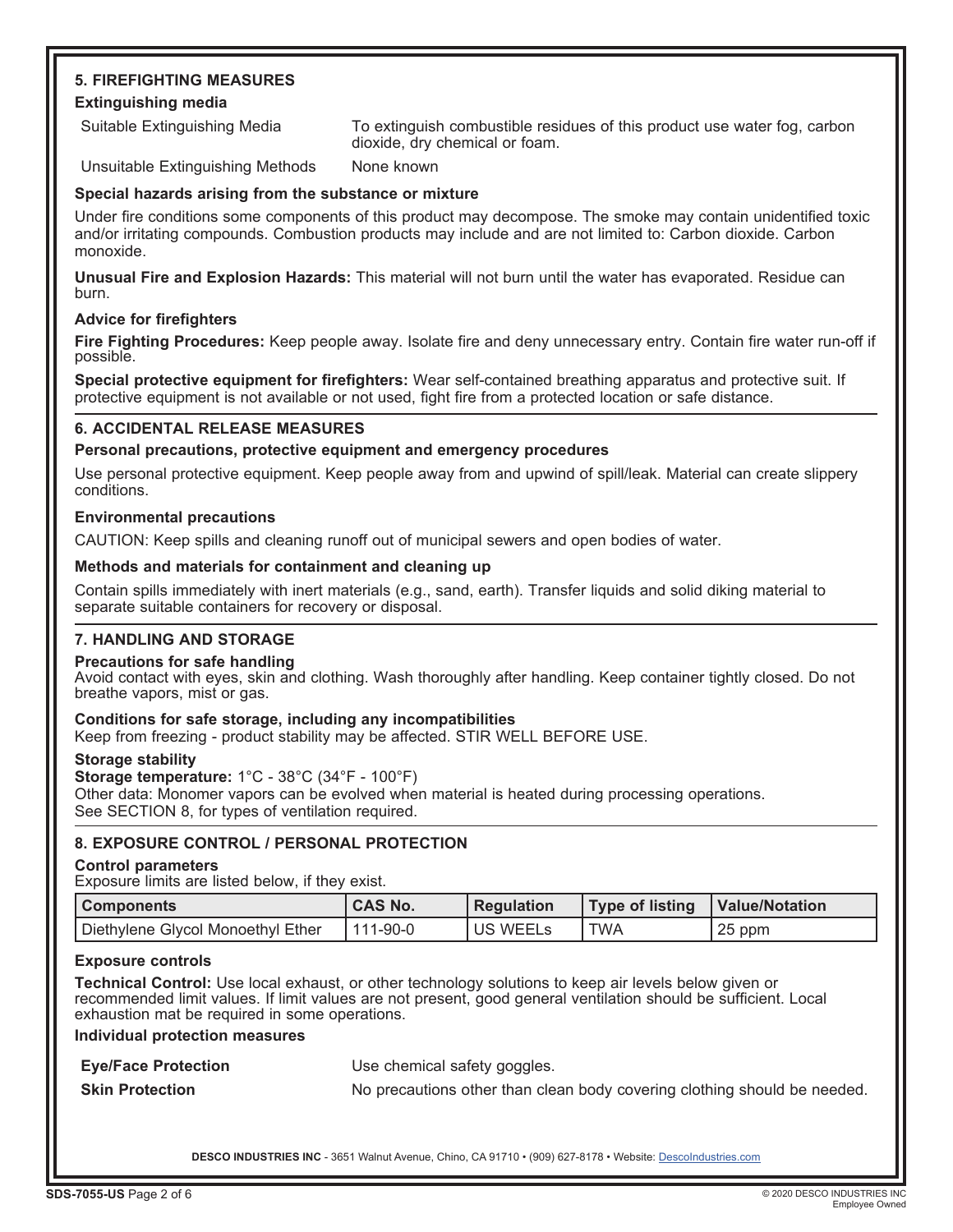| <b>Hand Protection</b>                                                         | Chemical protective gloves is not needed when handling this material.<br>Consistent with general hygienic practice for any material, skin contact<br>should be minimized. |
|--------------------------------------------------------------------------------|---------------------------------------------------------------------------------------------------------------------------------------------------------------------------|
|                                                                                | In case of using gloves, use gloves chemically resistant to this material.                                                                                                |
|                                                                                | Examples of preferred glove barrier materials include: Neoprene. Nitrile/                                                                                                 |
|                                                                                | butadiene rubber ("nitrile" or "NBR"). Polyvinyl chloride ("PVC" or "vinyl").<br>Avoid gloves made of: Polyvinyl alcohol ("PVA").                                         |
| <b>Respiratory Protection</b>                                                  | Respiratory protection should be worn as there is a risk of exposure                                                                                                      |
|                                                                                | above given or recommended Occupational Exposure Limits. If such limit                                                                                                    |
|                                                                                | values are not present, respiratory protection will cause effects such as                                                                                                 |
|                                                                                | respiratory irritation or discomfort, or when risk assessment indicates that                                                                                              |
|                                                                                | this is required. Under most conditions, no respiratory protection should                                                                                                 |
|                                                                                | be required; If discomfort is experienced, use an approved respiratory<br>protective device.                                                                              |
| <b>Hygiene measures</b>                                                        | Wash hands before breaks and at the end of workday.                                                                                                                       |
|                                                                                |                                                                                                                                                                           |
| 9. PHYSICAL AND CHEMICAL PROPERTIES                                            |                                                                                                                                                                           |
| Information on basic physical and chemical properties                          |                                                                                                                                                                           |
| Appearance:                                                                    | Liquid.                                                                                                                                                                   |
| Color:                                                                         | Opaque, tan liquid.                                                                                                                                                       |
| Odor:                                                                          | Wax or ammonia odor.                                                                                                                                                      |
| Odor Threshold:                                                                | No data available                                                                                                                                                         |
| pH:                                                                            | $8.0 - 9.0$                                                                                                                                                               |
| <b>Melting Point:</b>                                                          | No data available.                                                                                                                                                        |
| <b>Boiling Point:</b>                                                          | $>200^{\circ}$ F (93.3 $^{\circ}$ C)                                                                                                                                      |
| Flash Point:                                                                   | No data available<br>No data available                                                                                                                                    |
| Evaporation rate:<br>Flammability:                                             | Not Applicable                                                                                                                                                            |
| Upper flammability or explosive limits:                                        | Not Applicable                                                                                                                                                            |
| Lower flammability or explosive limits:                                        | Not Applicable                                                                                                                                                            |
| Vapor Pressure (mm Hg):                                                        | No data available                                                                                                                                                         |
| Vapor Density (air=1):                                                         | No data available                                                                                                                                                         |
| Relative Density:                                                              | 8.6 lbs./gal at 20°C                                                                                                                                                      |
| Specific Gravity ( $H2O = 1$ ) :                                               | > 1.0                                                                                                                                                                     |
| Water Solubility:                                                              | <b>Dilutable</b>                                                                                                                                                          |
| Partition coefficient:                                                         | No data available                                                                                                                                                         |
| Auto-ignition temperature:                                                     | Not Applicable                                                                                                                                                            |
| Decomposition temperature:                                                     | No data available                                                                                                                                                         |
| Viscosity:                                                                     | $3.3$ cps                                                                                                                                                                 |
| Explosive properties:                                                          | No data available                                                                                                                                                         |
| Oxidizing properties:                                                          | No data available                                                                                                                                                         |
| <b>Other information</b>                                                       |                                                                                                                                                                           |
| <b>VOC</b>                                                                     | $0\%$ *                                                                                                                                                                   |
|                                                                                | *Per Title 17, California Code of Regulations, Division 3, Chapter 1, Subchapter 8.5, Article 2, Section 94508.                                                           |
| <b>10. STABILITY AND REACTIVITY</b>                                            |                                                                                                                                                                           |
| <b>Reactivity:</b> No dangerous reaction known under conditions of normal use. |                                                                                                                                                                           |
| <b>Chemical stability:</b> Stable product at normal conditions.                |                                                                                                                                                                           |
|                                                                                | Possibility of hazardous reactions: Hazardous polymerization will not occur.                                                                                              |

**Conditions to avoid:** Temperatures above 100°F (38°C) and below 34°F (1°C)

**Incompatible materials:** Strong oxidizing agents. Strong acids.

**Hazardous decomposition products:** Thermal decomposition may yield acrylic monomers.

DESCO INDUSTRIES INC - 3651 Walnut Avenue, Chino, CA 91710 · (909) 627-8178 · Website: Descolndustries.com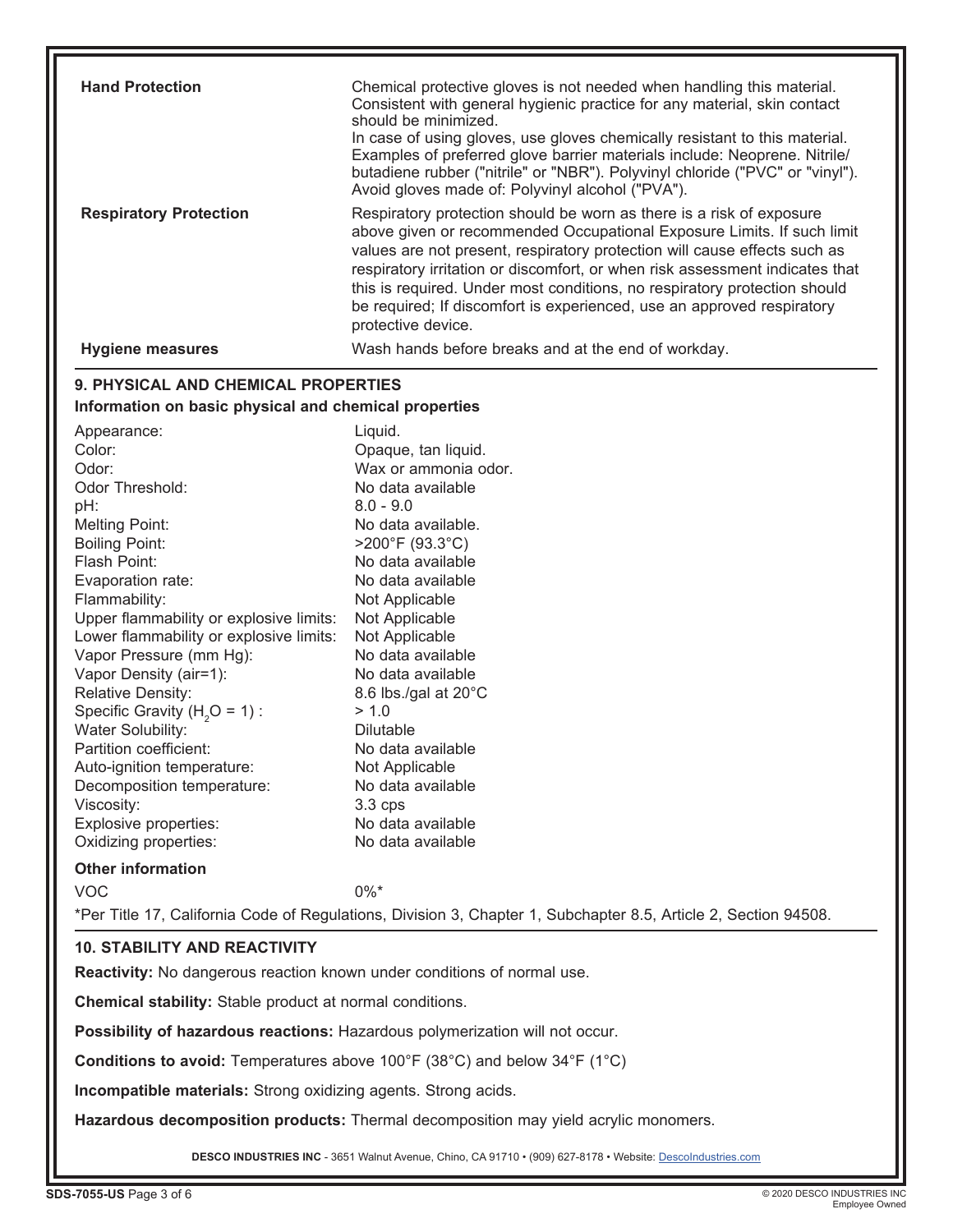# **11. TOXICOLOGICAL INFORMATION**

## **Information on toxicological effects**

**Acute Toxicity**

| Very low toxicity if swallowed. Harmful effects not anticipated from swallow-<br>ing small amounts.<br>Based on information for component(s):<br>LD50, Rat, $> 5,000$ mg/kg Estimated. |
|----------------------------------------------------------------------------------------------------------------------------------------------------------------------------------------|
| Prolonged skin contact is unlikely to result in absorption of harmful<br>amounts.<br>Based on information for component(s):<br>LD50, Rabbit, > 5,000 mg/kg Estimated.                  |
| Brief (minutes) exposure to vapor, mist or dust is not likely to cause ad-<br>verse effects.<br>The LC50 has not been determined.                                                      |
|                                                                                                                                                                                        |

## **Skin corrosion/irritation**

Brief contact may cause skin irritation with local redness.

## **Serious eye damage/eye irritation**

May cause eye irritation. May cause corneal injury.

## **Sensitization**

For the component(s) tested: Did not demonstrate the potential for contact allergy in mice. For respiratory sensitization: No relevant data found.

## **Specific Target Organ Systemic Toxicity (Single Exposure)**

Evaluation of available data suggests that this material is not an STOT-SE toxicant.

## **Specific Target Organ Systemic Toxicity (Repeated Exposure)**

Based on available data, repeated exposures are not anticipated to cause significant adverse effects.

## **Carcinogenicity**

For the component(s) tested: Did not cause cancer in laboratory animals.

## **Teratogenicity**

Did not cause birth defects or any other fetal effects in laboratory animals.

## **Reproductive toxicity**

For the component(s) tested: In animal studies, did not interfere with reproduction.

## **Mutagenicity**

In vitro genetic toxicity studies were negative for component(s) tested. Genetic toxicity studies in animals were negative for component(s) tested.

## **Aspiration Hazard**

Based on physical properties, not likely to be an aspiration hazard.

## **COMPONENTS INFLUENCING TOXICOLOGY:**

Diethylene glycol monoethyl ether (CAS No.: 111-90-0) **Acute oral toxicity** LD50, Mouse, 6,031 mg/kg **Acute dermal toxicity**  LD50, Rabbit, 9,143 mg/kg **Acute inhalation toxicity** LC50, Rat, 8 hours, vapor, 0.025 mg/L

DESCO INDUSTRIES INC - 3651 Walnut Avenue, Chino, CA 91710 • (909) 627-8178 • Website: Descolndustries.com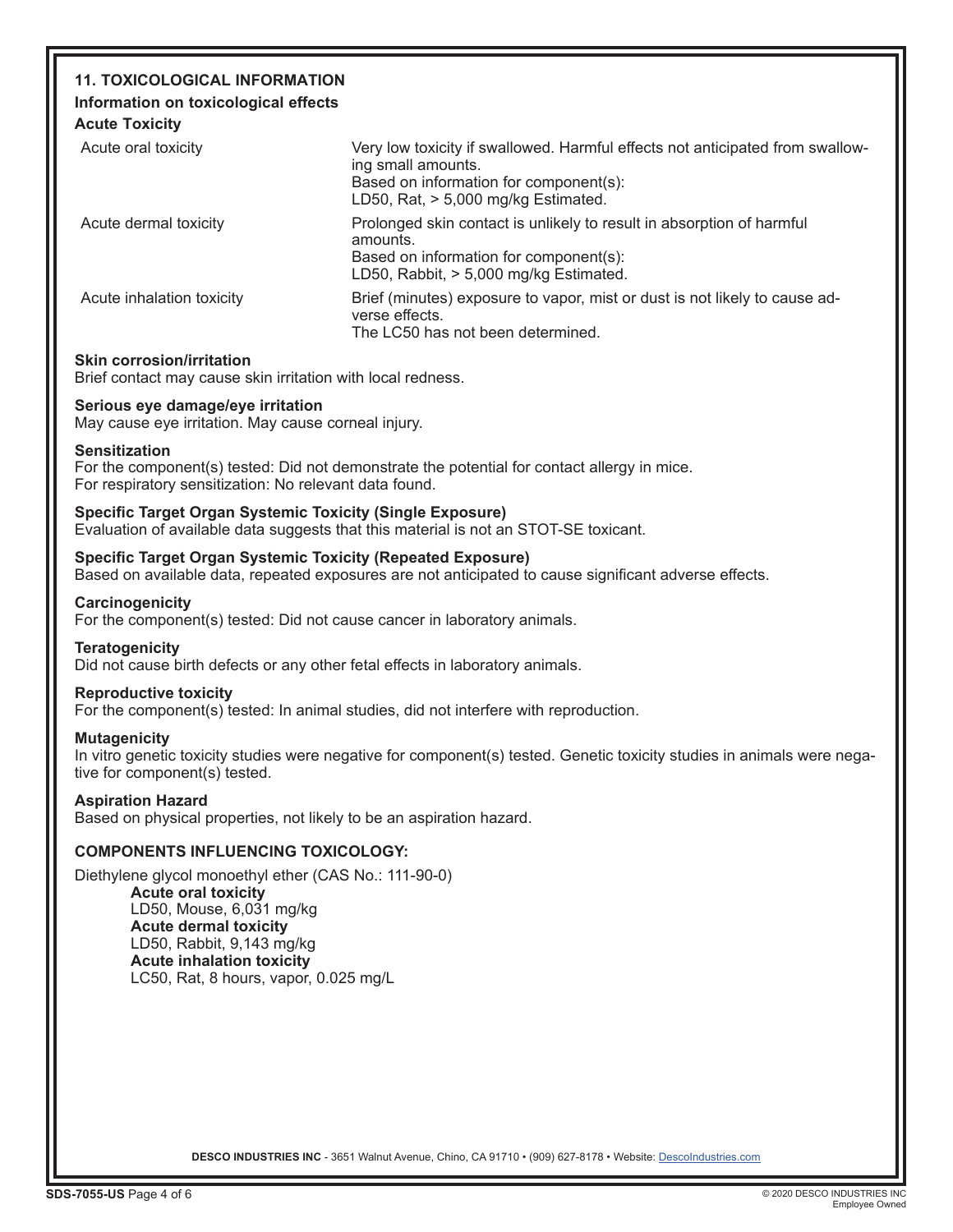## **12. ECOLOGICAL INFORMATION**

Ecotoxicological information appears in this section when such data is available. **Toxicity**

| i vaivity                                                                                                                                                                                                                                                                                                                                                                                                                                                                                                                                                    |                                                                                                                                                                                                                                                |                                                                                                                              |                                                                                                                                                                       |
|--------------------------------------------------------------------------------------------------------------------------------------------------------------------------------------------------------------------------------------------------------------------------------------------------------------------------------------------------------------------------------------------------------------------------------------------------------------------------------------------------------------------------------------------------------------|------------------------------------------------------------------------------------------------------------------------------------------------------------------------------------------------------------------------------------------------|------------------------------------------------------------------------------------------------------------------------------|-----------------------------------------------------------------------------------------------------------------------------------------------------------------------|
| <b>Ingredients</b>                                                                                                                                                                                                                                                                                                                                                                                                                                                                                                                                           | <b>Acute toxicity to fish</b>                                                                                                                                                                                                                  | <b>Acute toxicity to</b><br>aquatic invertebrates                                                                            | <b>Acute toxicity to</b><br>algae/aquatic plants                                                                                                                      |
| Diethylene glycol monoethyl ether<br>(CAS No.: 111-90-0)                                                                                                                                                                                                                                                                                                                                                                                                                                                                                                     | LC50, Ictalurus catus<br>(catfish), flow-through<br>test, 96 Hour, 6,010<br>mg/l, OECD Test Guide-<br>line 203 or Equivalent.                                                                                                                  | LC50, Daphnia magna<br>(Water flea), static test,<br>48 Hour, 1,982 mg/l,<br><b>OECD Test Guideline</b><br>202 or Equivalent | EC50, Desmodesmus<br>subspicatus (green<br>algae), static test, 96<br>Hour, Growth rate<br>inhibition, > 100 mg/l,<br><b>OECD Test Guideline</b><br>201 or Equivalent |
| <b>Persistence and degradability</b>                                                                                                                                                                                                                                                                                                                                                                                                                                                                                                                         |                                                                                                                                                                                                                                                |                                                                                                                              |                                                                                                                                                                       |
| Diethylene glycol monoethyl ether (CAS No.: 111-90-0)<br>Biodegradability: Material is readily biodegradable. Passes OECD test(s) for ready biodegradability.<br>Material is ultimately biodegradable (reaches > 70% mineralization in OECD test(s) for inherent biodegrad-<br>ability).<br>10-day Window: Pass<br><b>Biodegradation: 90 %</b><br>Exposure time: 28 d<br>Method: OECD Test Guideline 301E or Equivalent<br>10-day Window: Not applicable<br>Biodegradation: > 90 %<br>Exposure time: 5.5 d<br>Method: OECD Test Guideline 302B or Equivalent |                                                                                                                                                                                                                                                |                                                                                                                              |                                                                                                                                                                       |
| <b>Bioaccumulative potential</b>                                                                                                                                                                                                                                                                                                                                                                                                                                                                                                                             |                                                                                                                                                                                                                                                |                                                                                                                              |                                                                                                                                                                       |
| Diethylene Glycol Monoethyl Ether (CAS No.: 111-90-0)<br>Bioaccumulation: Bioconcentration potential is low (BCF < 100 or Log Pow < 3).<br>Partition coefficient: n-octanol/water(log Pow): -0.54 Measured                                                                                                                                                                                                                                                                                                                                                   |                                                                                                                                                                                                                                                |                                                                                                                              |                                                                                                                                                                       |
| <b>Mobility in soil</b>                                                                                                                                                                                                                                                                                                                                                                                                                                                                                                                                      |                                                                                                                                                                                                                                                |                                                                                                                              |                                                                                                                                                                       |
| Diethylene Glycol Monoethyl Ether (CAS No.: 111-90-0)                                                                                                                                                                                                                                                                                                                                                                                                                                                                                                        |                                                                                                                                                                                                                                                |                                                                                                                              |                                                                                                                                                                       |
| Potential for mobility in soil is very high (Koc between 0 and 50).<br>Partition coefficient(Koc): 20 Estimated.                                                                                                                                                                                                                                                                                                                                                                                                                                             |                                                                                                                                                                                                                                                |                                                                                                                              |                                                                                                                                                                       |
| <b>13. DISPOSAL CONSIDERATIONS</b>                                                                                                                                                                                                                                                                                                                                                                                                                                                                                                                           |                                                                                                                                                                                                                                                |                                                                                                                              |                                                                                                                                                                       |
| <b>Disposal methods</b>                                                                                                                                                                                                                                                                                                                                                                                                                                                                                                                                      |                                                                                                                                                                                                                                                |                                                                                                                              |                                                                                                                                                                       |
| Product                                                                                                                                                                                                                                                                                                                                                                                                                                                                                                                                                      | Coagulate the product by the stepwise of Ferric Chloride and Lime.<br>Remove the clear supernatant liquid and flush to a chemical sewer.<br>Incinerate the solids and the contaminated material according to local and<br>federal regulations. |                                                                                                                              |                                                                                                                                                                       |
| <b>14. TRANSPORT INFORMATION</b>                                                                                                                                                                                                                                                                                                                                                                                                                                                                                                                             |                                                                                                                                                                                                                                                |                                                                                                                              |                                                                                                                                                                       |
| DOT (Department of Transportation)                                                                                                                                                                                                                                                                                                                                                                                                                                                                                                                           | Not regulated for transport                                                                                                                                                                                                                    |                                                                                                                              |                                                                                                                                                                       |
| Classification for SEA transport<br>(IMO-IMDG)                                                                                                                                                                                                                                                                                                                                                                                                                                                                                                               | Not regulated for transport<br>Consult IMO regulations before transporting ocean bulk.                                                                                                                                                         |                                                                                                                              |                                                                                                                                                                       |
| Classification for AIR transport<br>(IATA/ICAO)                                                                                                                                                                                                                                                                                                                                                                                                                                                                                                              | Not regulated for transport                                                                                                                                                                                                                    |                                                                                                                              |                                                                                                                                                                       |
| <b>15. REGULATORY INFORMATION</b>                                                                                                                                                                                                                                                                                                                                                                                                                                                                                                                            |                                                                                                                                                                                                                                                |                                                                                                                              |                                                                                                                                                                       |
| Superfund Amendment and Reauthorization Act of 1986 Title III (Emergency Planning and Community<br>Right-to-Know Act of 1986)                                                                                                                                                                                                                                                                                                                                                                                                                                |                                                                                                                                                                                                                                                |                                                                                                                              |                                                                                                                                                                       |
| Section 302 and 303                                                                                                                                                                                                                                                                                                                                                                                                                                                                                                                                          | Section 302.                                                                                                                                                                                                                                   | No chemicals in this product are subject to the reporting requirements of                                                    |                                                                                                                                                                       |

DESCO INDUSTRIES INC - 3651 Walnut Avenue, Chino, CA 91710 · (909) 627-8178 · Website: [DescoIndustries.com](http://www.descoindustries.com)